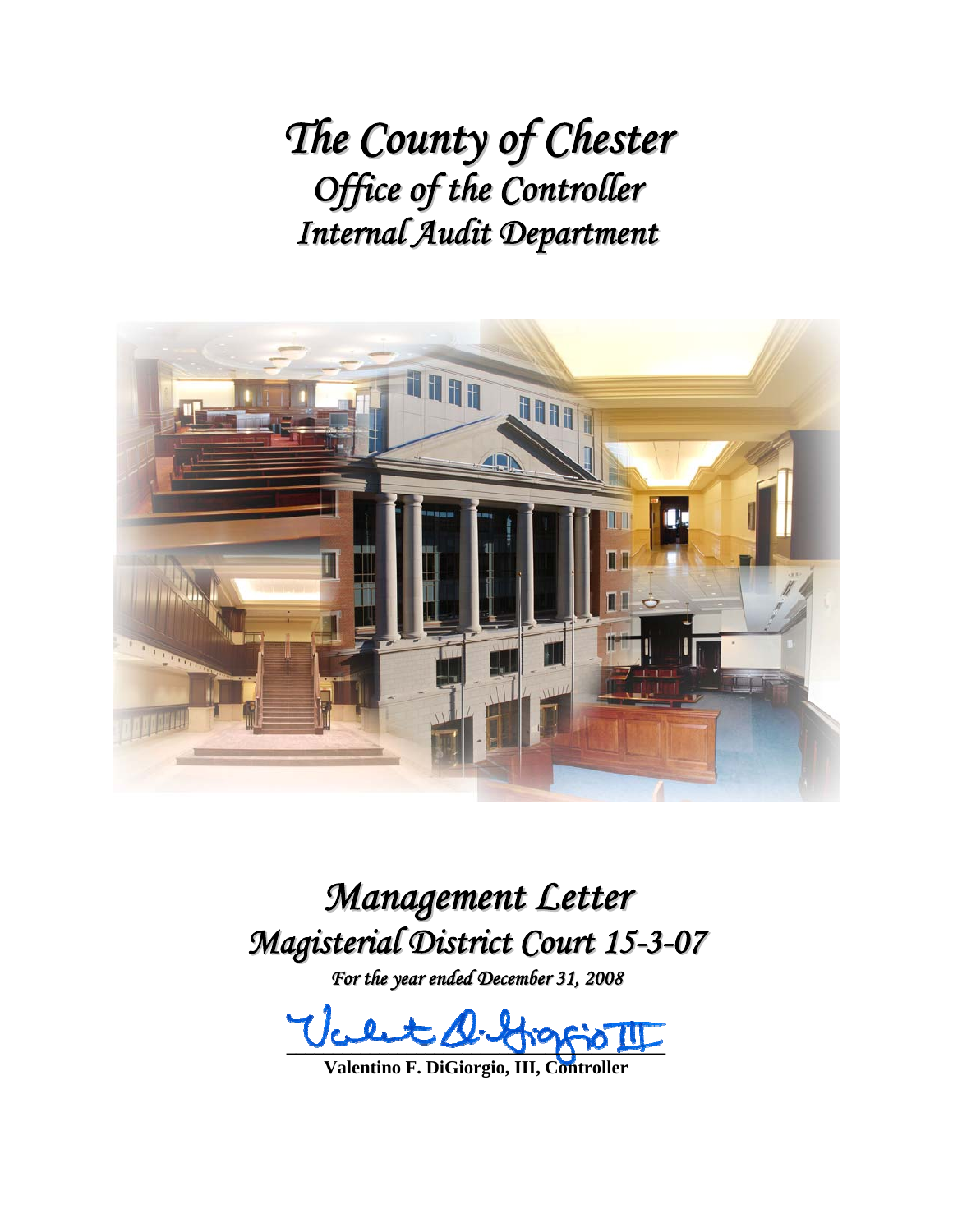## **To: Magisterial District Judge Nancy A. Gill**

## *Introduction*

On September 14, 2009, Internal Audit completed an audit of Magisterial District Court 15-3-07 (*District Court*). Carissa M. Petrelia was the auditor-in-charge. Internal Audit is required by the Pennsylvania County Code to review district courts annually to ensure compliance with policies and procedures mandated by the Administrative Office of Pennsylvania Courts and/or District Justice Administration and to assess their overall internal control structure. The scope of our audit included a review of the following:

- Cash and Petty Cash
- Undisbursed Funds
- Cash Receipts
- Manual Receipts
- Cash Disbursements
- Voided Transactions
- Overall Compliance.

We conducted our audit in accordance with generally accepted auditing standards and standards applicable to financial audits contained in Government Auditing Standards published by the Comptroller of the Untied States. We have also issued our Independent Auditor's Report on Compliance and Internal Control over Financial Reporting concurrent with this Management Letter. Disclosures and other information in that Report (also dated September 14, 2009) should be considered in conjunction with this Management Letter.

## *Executive Summary*

The management and staff of the *District Court* are, in all material respects, in compliance with policies and procedures set forth by the Administrative Office of Pennsylvania Courts and directives imposed by District Judge Administration. Minor findings involving internal controls and compliance are included within this Management Letter. Based on Internal Audit's testing and observations, it is our opinion that these deficiencies are not the result of negligence or deliberate misconduct, but are instead the consequence of one or more of the following:

- Oversights
- Human Error
- New Office Manager

Internal Audit would like to thank the management and staff of the *District Court* for their cooperation and assistance during the course of this audit. We have provided herein a copy of our "Audit Findings" and "Recommendations" for your review and comment.

Please feel free to contact our office at (610) 344-6064 should you have any questions or concerns.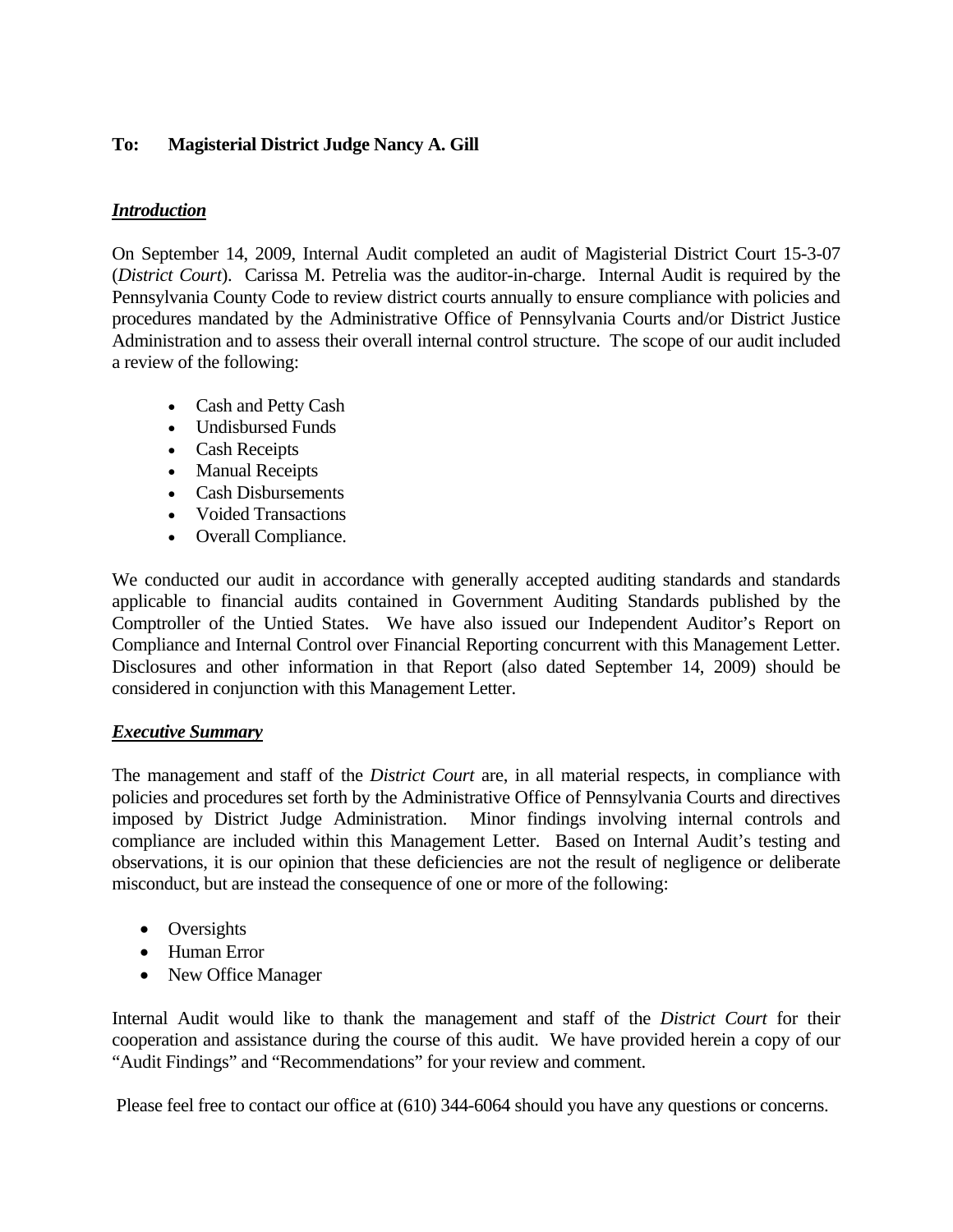# **MAGISTERIAL DISTRICT COURT 15-3-07**

# **FINDINGS AND RECOMMENDATIONS**

# **FOR THE YEAR ENDED DECEMBER 31, 2008**

## **I. INTERNAL CONTROL FINDINGS AND RECOMMENDATIONS**

### RECORDING / RECONCILIATION

### Finding 1: Cash

Internal Audit noted the following:

 $\triangleright$  In 1 instance, the District Court did not request reimbursement for fees assessed them from their credit card company.

### Recommendation

Internal Audit recommends that the *District Court* follow proper procedures for requesting reimbursement from the County for fees charged.

### *Auditee Response*

These fees were assessed in Feb. 2008. The Office Manager who was new to the position was unaware that reimbursement must be requested from DJ Administration until the 2007 Audit was completed in June 2008. Consequently, reimbursement for the fees assessed in February 2008 was not requested. Going forward if fees are assessed the court will ensure that reimbursement is requested.

### Finding 2: Escheated Checks

Internal Audit noted the following:

 $\triangleright$  In 1 instance, the District Court did not escheat a stale-dated check in a timely manner.

### Recommendation

Internal Audit recommends that the District Court exercise greater care when escheating checks.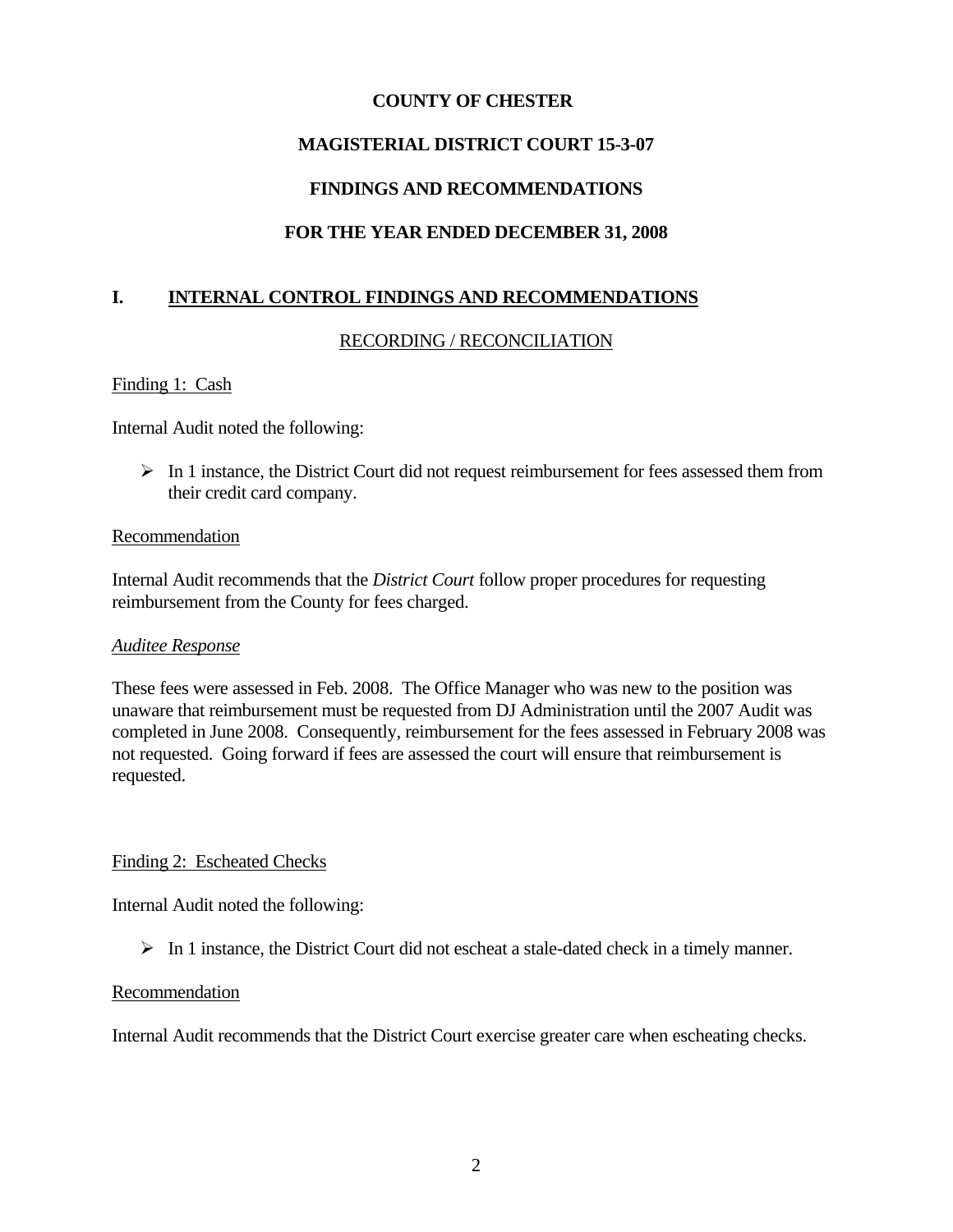# **MAGISTERIAL DISTRICT COURT 15-3-07**

# **FINDINGS AND RECOMMENDATIONS**

# **FOR THE YEAR ENDED DECEMBER 31, 2008**

# **I. INTERNAL CONTROL FINDINGS AND RECOMMENDATIONS**

### RECORDING / RECONCILIATION

### Finding 2: Escheated Checks (continued)

### *Auditee Response*

In 2008 a total of 23 checks were escheated. The one check that was not escheated within 4 months as required was escheated within 4.5 months. Since that time all checks have been escheated within 4 months.

# **II. COMPLIANCE WITH POLICIES AND PROCEDURES**

In order to test compliance with all applicable policies and procedures, Internal Audit selected a statistical sample of 25 case files out of a total population of 6,701 case files created in 2008. In addition, we performed other related tests of cash receipts, cash disbursements, manual receipts, undisbursed funds, and voided transactions. Sample sizes for the tested areas were determined through a risk assessment analysis based on the results of the *District Court's* prior year audit and current year case load. We believe the results of our tests are representative of the entire population on the basis of accepted audit sampling principles.

### Finding 1: Voided Disbursements

Internal Audit noted the following:

 $\triangleright$  In 4 instances, a copy of the voided check was not included in the case file.

### **Recommendation**

Internal Audit recommends that *District Court* exercise greater care in attaching voided check copies and their replacements to the corresponding case files.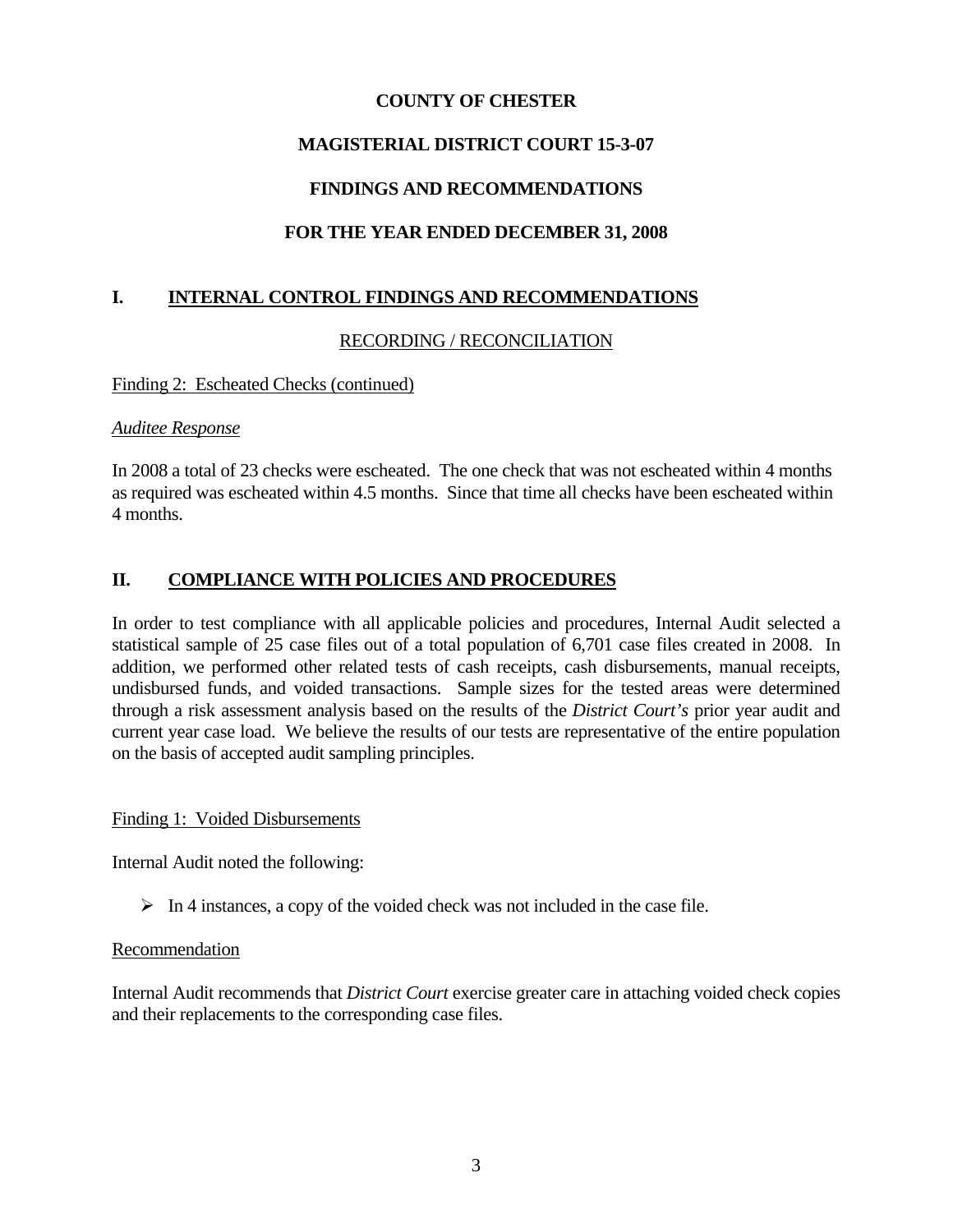## **MAGISTERIAL DISTRICT COURT 15-3-07**

# **FINDINGS AND RECOMMENDATIONS**

## **FOR THE YEAR ENDED DECEMBER 31, 2008**

### **II. COMPLIANCE WITH POLICIES AND PROCEDURES**

Finding 1: Voided Disbursements (continued)

### *Auditee Response*

In 2008 a total of 87 checks were voided. Four of those checks were voided due to a printer jam. The Office Manager, who is relatively new to the position, had never had checks jam in the printer and therefore, was unaware that they were to be included in the case file. The Office Manager is now aware of this requirement and will ensure that the individuals who prepare checks in her absence are also made aware of the requirements.